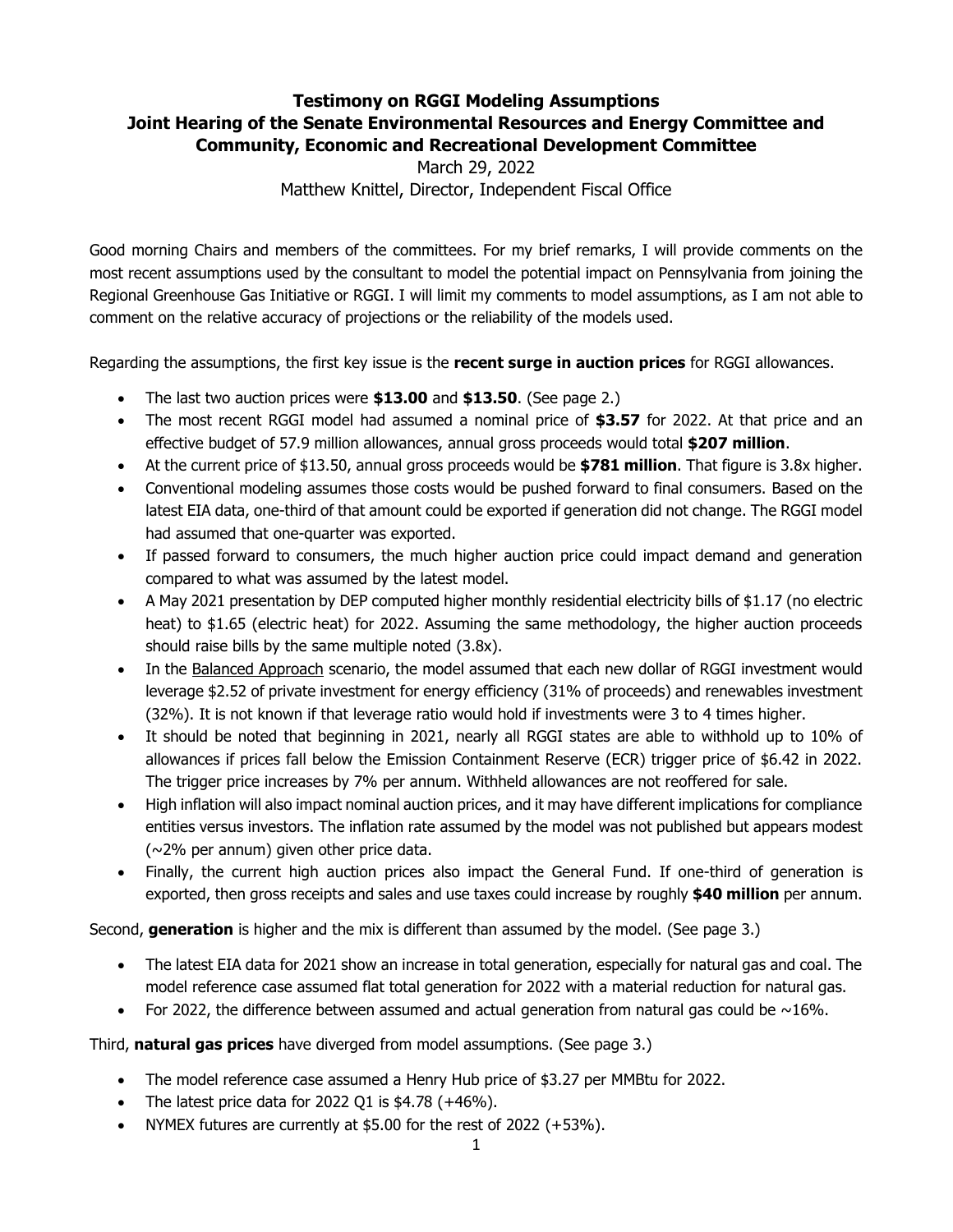The final page of this submission displays historical data for net generation and CO2 emissions for the 10 original RGGI states (excludes Virginia which joined in 2021) and 4 adjacent non-RGGI states from 2008 to 2020. CO2 emissions fell dramatically across all states while net generation increased only for Pennsylvania and Virginia.



# **RGGI Auction Market Clearing Prices**

#### **RGGI auction prices much higher than assumed in the most recent February 2021 modeling**.

- Market clearing prices were \$13.00 (Dec 2021) and \$13.50 (Mar 2022).
- The prices assumed for the model are \$3.57 (nominal price, price in 2017 dollars is \$3.24) for 2022, \$4.01 in 2025 and \$4.53 in 2028. (Source: 2021 Modeling Reference Case spreadsheet at DEP website).
- After set asides, the model assumes 57.9 million allowances would generate \$207 million. At latest auction price of \$13.50, same volume of allowances generates \$781 million (3.8x higher).

#### **The higher auction proceeds could have significant implications for other aspects of model.**

- Costs are pushed forward. Higher prices could impact overall demand and in-state generation.
- Under the Balanced Approach scenario: 31% of net proceeds are invested in energy efficiency and 32% in renewable energy. Model assumes that every dollar of RGGI revenue invested would leverage \$2.52 of private investment. (Source: Pennsylvania RGGI Modeling Report, September 2020.) Model also assumes a 3.57 kwh savings per dollar of revenue spending on energy efficiency.
- Potential material impact on gross receipts tax ( $\sim$ \$33 million) and sales and use tax ( $\sim$ \$10 million, both assume one-third of generation exported).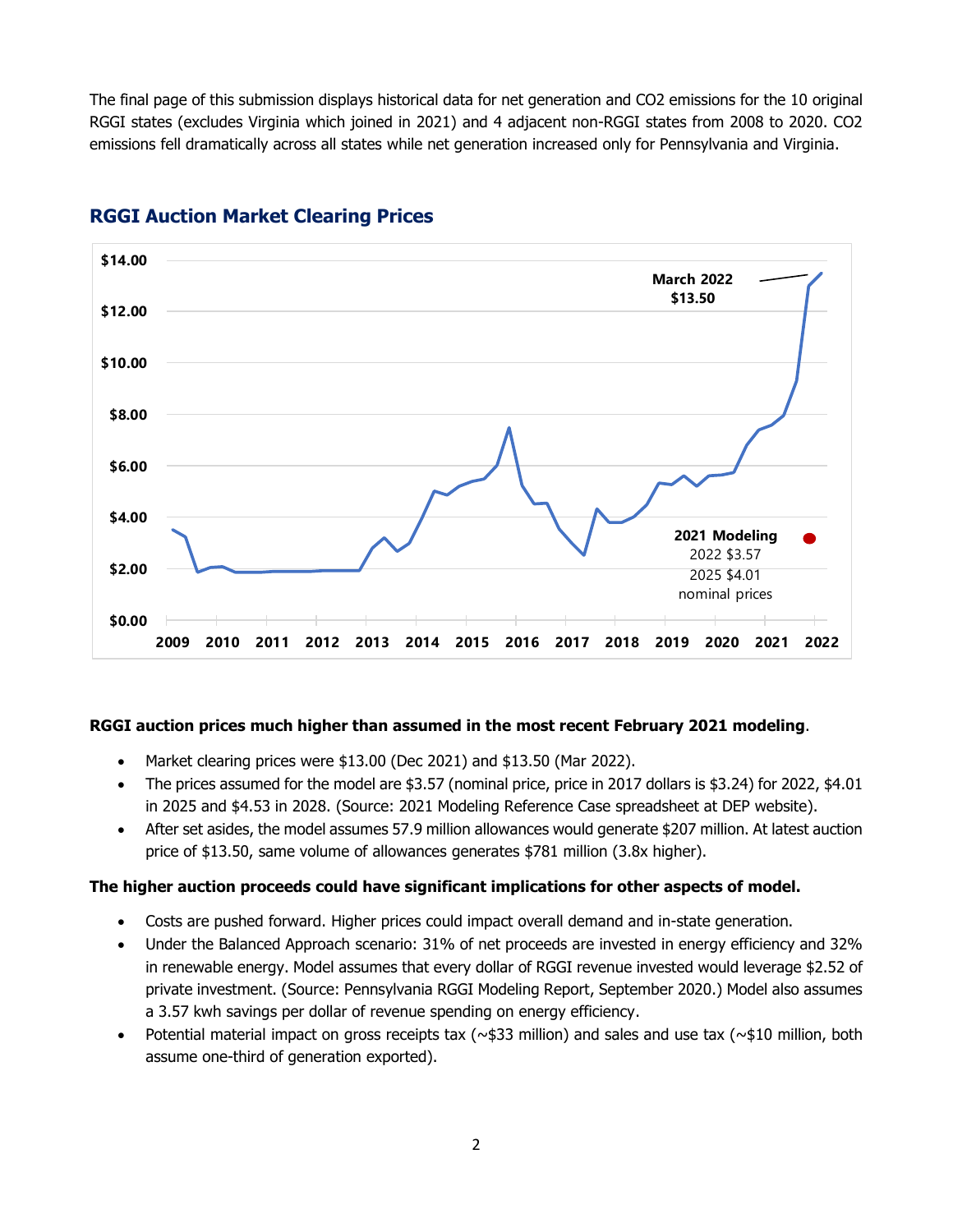|                                                                                                                                                                                                                                                                                                                                                                                                                                                                                                                                                                            |                 | Pennsylvania Net Generation (million MWh) |                | <b>Net</b>   |                                                                                                                                                                       |                |                |  |
|----------------------------------------------------------------------------------------------------------------------------------------------------------------------------------------------------------------------------------------------------------------------------------------------------------------------------------------------------------------------------------------------------------------------------------------------------------------------------------------------------------------------------------------------------------------------------|-----------------|-------------------------------------------|----------------|--------------|-----------------------------------------------------------------------------------------------------------------------------------------------------------------------|----------------|----------------|--|
|                                                                                                                                                                                                                                                                                                                                                                                                                                                                                                                                                                            | <b>Nat. Gas</b> | <b>Coal</b>                               | <b>Nuclear</b> | <b>Other</b> | <b>Total</b>                                                                                                                                                          | <b>Consume</b> | <b>Exports</b> |  |
| <b>EIA Data</b>                                                                                                                                                                                                                                                                                                                                                                                                                                                                                                                                                            |                 |                                           |                |              |                                                                                                                                                                       |                |                |  |
| 2020                                                                                                                                                                                                                                                                                                                                                                                                                                                                                                                                                                       | 120.8           | 23.4                                      | 76.5           | 9.4          | 230.1                                                                                                                                                                 | 151.8          | 78.3           |  |
| 2021                                                                                                                                                                                                                                                                                                                                                                                                                                                                                                                                                                       | 127.3           | 29.3                                      | 75.9           | 9.1          | 241.6                                                                                                                                                                 | 156.2          | 85.5           |  |
| 2022                                                                                                                                                                                                                                                                                                                                                                                                                                                                                                                                                                       | $-$             | $- -$                                     | $-$            | $-$          | $-$                                                                                                                                                                   |                | $- -$          |  |
| <b>Model Reference Case</b>                                                                                                                                                                                                                                                                                                                                                                                                                                                                                                                                                |                 |                                           |                |              |                                                                                                                                                                       |                |                |  |
| 2020                                                                                                                                                                                                                                                                                                                                                                                                                                                                                                                                                                       | 120.2           | 23.8                                      | 78.2           | 9.0          | 231.2                                                                                                                                                                 | 150.2          | 81.0           |  |
| 2021                                                                                                                                                                                                                                                                                                                                                                                                                                                                                                                                                                       |                 | $\overline{\phantom{a}}$ .                | $- -$          | $-\,-$       |                                                                                                                                                                       |                | $--$           |  |
| 2022                                                                                                                                                                                                                                                                                                                                                                                                                                                                                                                                                                       | 111.3           | 32.7                                      | 78.2           | 10.0         | 232.2                                                                                                                                                                 | 150.2          | 82.0           |  |
| et Generation was higher in 2021 than assumed by RGGI modeling for 2022. The EIA projects th<br>egional demand will grow by 0.4% in 2022.<br>In near term, most of the increase in demand will likely be supplied by generators that use natural ga<br>Notable is the higher generation from natural gas in 2021 vs 2020. If natural gas generation grows<br>1% in 2022, then the differential with model assumption will be $\sim$ 16%.<br>Modeling assumes that 25% of net generation exported. Latest data from EIA show export share is 35<br><b>atural Gas Prices</b> |                 |                                           |                |              |                                                                                                                                                                       |                |                |  |
|                                                                                                                                                                                                                                                                                                                                                                                                                                                                                                                                                                            |                 |                                           |                |              | <b>Natural Gas Prices (\$/MMBtu)</b>                                                                                                                                  |                |                |  |
|                                                                                                                                                                                                                                                                                                                                                                                                                                                                                                                                                                            | 2020.3          | 2020.4                                    | 2021.1         |              | 2021.2<br>2021.3                                                                                                                                                      | 2021.4         | 2022.1         |  |
| <b>Henry Hub</b>                                                                                                                                                                                                                                                                                                                                                                                                                                                                                                                                                           | \$1.95          | \$2.47                                    | \$3.44         |              | \$4.28<br>\$2.88                                                                                                                                                      | \$4.74         | \$4.78         |  |
| % Change Prior Yr                                                                                                                                                                                                                                                                                                                                                                                                                                                                                                                                                          | $-16%$          | 6%                                        | 83%            |              | 75%<br>120%                                                                                                                                                           | 92%            | 39%            |  |
|                                                                                                                                                                                                                                                                                                                                                                                                                                                                                                                                                                            |                 |                                           |                |              |                                                                                                                                                                       |                |                |  |
| <b>Model Reference Case</b>                                                                                                                                                                                                                                                                                                                                                                                                                                                                                                                                                |                 |                                           |                |              |                                                                                                                                                                       |                | \$3.27         |  |
| Avg PA Hub (spot)                                                                                                                                                                                                                                                                                                                                                                                                                                                                                                                                                          | \$1.23          | \$1.39                                    | \$2.53         |              | \$2.07<br>\$3.54                                                                                                                                                      | \$3.97         | \$3.89         |  |
| % Change Prior Yr                                                                                                                                                                                                                                                                                                                                                                                                                                                                                                                                                          | $-31%$          | $-22%$                                    | 64%            |              | 52%<br>187%                                                                                                                                                           | 186%           | 54%            |  |
| Source: Henry Hub and Avg. PA Hub prices are from Bentek Energy/Platts.                                                                                                                                                                                                                                                                                                                                                                                                                                                                                                    |                 |                                           |                |              |                                                                                                                                                                       |                |                |  |
|                                                                                                                                                                                                                                                                                                                                                                                                                                                                                                                                                                            |                 |                                           |                |              |                                                                                                                                                                       |                |                |  |
| he 2021 Model Reference Case assumed an average Henry Hub price of \$3.27 for 2022. For 20<br>1, the average price was \$4.78 (+46% higher).                                                                                                                                                                                                                                                                                                                                                                                                                               |                 |                                           |                |              |                                                                                                                                                                       |                |                |  |
|                                                                                                                                                                                                                                                                                                                                                                                                                                                                                                                                                                            |                 |                                           |                |              | NYMEX futures prices are at roughly \$5.00 for the remainder of the calendar year.<br>Average PA hub spot price is average for Dominion South and Transco Leidy hubs. |                |                |  |

## **Net Generation Growth and Mix**

### **Net Generation was higher in 2021 than assumed by RGGI modeling for 2022. The EIA projects that regional demand will grow by 0.4% in 2022.**

- In near term, most of the increase in demand will likely be supplied by generators that use natural gas.
- Notable is the higher generation from natural gas in 2021 vs 2020. If natural gas generation grows by 1% in 2022, then the differential with model assumption will be  $\sim$ 16%.
- Modeling assumes that 25% of net generation exported. Latest data from EIA show export share is 35%.

|                             | <b>Natural Gas Prices (\$/MMBtu)</b> |        |        |        |        |        |        |  |
|-----------------------------|--------------------------------------|--------|--------|--------|--------|--------|--------|--|
|                             | 2020.3                               | 2020.4 | 2021.1 | 2021.2 | 2021.3 | 2021.4 | 2022.1 |  |
| <b>Henry Hub</b>            | \$1.95                               | \$2.47 | \$3.44 | \$2.88 | \$4.28 | \$4.74 | \$4.78 |  |
| % Change Prior Yr           | $-16%$                               | 6%     | 83%    | 75%    | 120%   | 92%    | 39%    |  |
| <b>Model Reference Case</b> |                                      |        |        |        |        |        | \$3.27 |  |
| Avg PA Hub (spot)           | \$1.23                               | \$1.39 | \$2.53 | \$2.07 | \$3.54 | \$3.97 | \$3.89 |  |
| % Change Prior Yr           | $-31%$                               | $-22%$ | 64%    | 52%    | 187%   | 186%   | 54%    |  |

# **Natural Gas Prices**

### **The 2021 Model Reference Case assumed an average Henry Hub price of \$3.27 for 2022. For 2022 Q1, the average price was \$4.78 (+46% higher).**

- NYMEX futures prices are at roughly \$5.00 for the remainder of the calendar year.
-